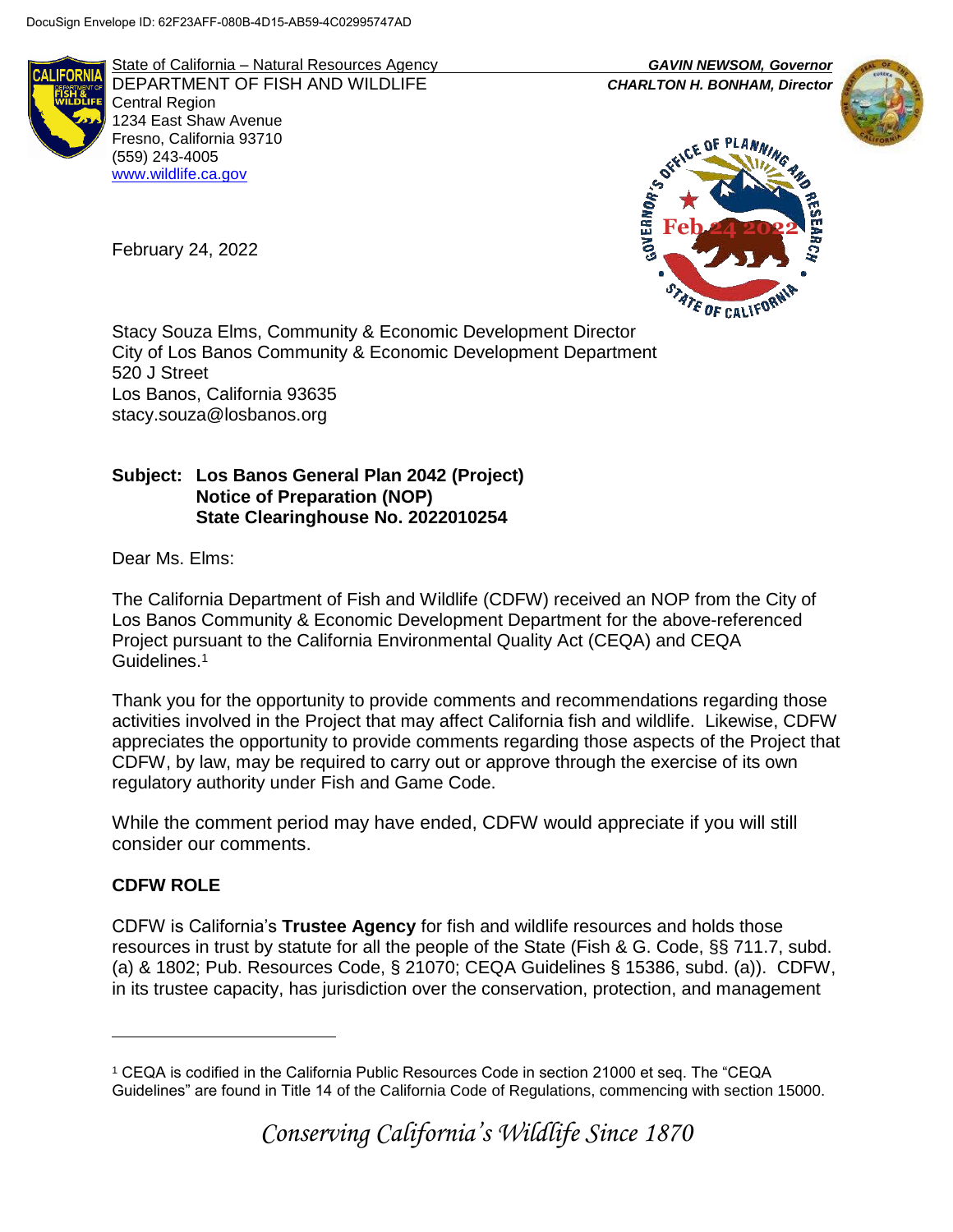of fish, wildlife, native plants, and habitat necessary for biologically sustainable populations of those species (*Id*., § 1802). Similarly, for purposes of CEQA, CDFW is charged by law to provide, as available, biological expertise during public agency environmental review efforts, focusing specifically on projects and related activities that have the potential to adversely affect fish and wildlife resources.

CDFW is also submitting comments as a **Responsible Agency** under CEQA (Pub. Resources Code, § 21069; CEQA Guidelines, § 15381). CDFW expects that it may need to exercise regulatory authority as provided by the Fish and Game Code. As proposed, for example, the Project may be subject to CDFW's lake and streambed alteration regulatory authority (Fish & G. Code, § 1600 et seq.). Likewise, to the extent implementation of the Project as proposed may result in "take" as defined by State law of any species protected under the California Endangered Species Act (CESA) (Fish & G. Code, § 2050 et seq.), related authorization as provided by the Fish and Game Code will be required.

**Nesting Birds:** CDFW has jurisdiction over actions with potential to result in the disturbance or destruction of active nest sites or the unauthorized take of birds. Fish and Game Code sections that protect birds, their eggs and nests include sections 3503 (regarding unlawful take, possession or needless destruction of the nest or eggs of any bird), 3503.5 (regarding the take, possession or destruction of any birds-of-prey or their nests or eggs), and 3513 (regarding unlawful take of any migratory nongame bird).

## **PROJECT DESCRIPTION SUMMARY**

**Proponent:** City of Los Banos Community & Economic Development Department

**Objective:** The Project is a targeted update to the current General Plan 2030 and will bring the general plan up to date with the latest State and federal legislation around urban development, transportation, climate resilience, and safety and address the city's growth, economic development, sustainability, and conservation of open space and land resources. The Project intends to respond to local and regional housing needs, promote economic growth, foster local job creation, enhance quality of life, and protect natural and agricultural resources. In addition to citywide planning issues, the Project will provide goals and policies for enhancing downtown Los Banos as the vibrant center of the city and community.

**Location:** The Project encompasses all land within the city limits, urban growth boundary, and adjacent land of Los Banos.

**Timeframe:** Until 2042.

## **COMMENTS AND RECOMMENDATIONS**

CDFW offers the following comments and recommendations to assist the City of Los Banos Community & Economic Development Department in adequately identifying and/or mitigating the Project's significant, or potentially significant, direct and indirect impacts on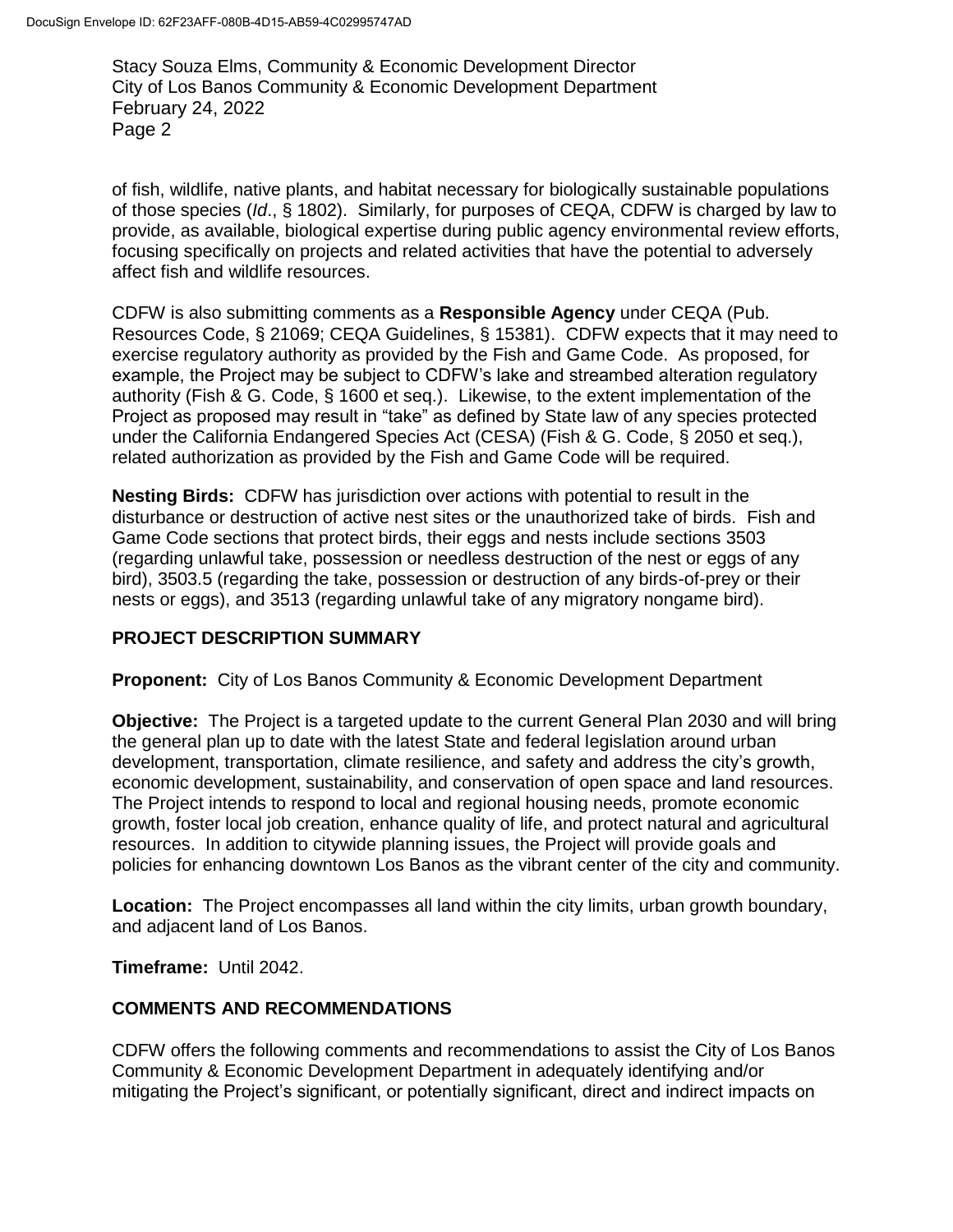fish and wildlife (biological) resources. Editorial comments or other suggestions may also be included to improve the subsequent Program EIR.

The Program-level EIR that will be prepared will determine the likely environmental impacts associated with subsequent projects. Given the city-wide implications of the Project, CDFW is concerned that subsequent projects (hereafter, "projects") tiering from the subsequent Program EIR could impact special-status species including, but not limited to, the State threatened and federally endangered San Joaquin kit fox (*Vulpes macrotis mutica*), the State threatened Swainson's hawk (*Buteo swainsoni*), the State threatened tricolored blackbird (*Agelaius tricolor*), and the species of special concern burrowing owl (*Athene cunicularia*).

## **San Joaquin Kit Fox (SJKF)**

Very little habitat considered highly suitable for SJFK remains in Merced County (Cypher et al. 2013). Undeveloped land in western Merced County, spanning the area from around Los Banos Reservoir to north of San Luis Reservoir, has been identified by CDFW and the United States Fish and Wildlife Service (USFWS) as a movement corridor critical to the continued existence and genetic diversity of the northern SJKF population. The Santa Nella area in particular has been identified as a critical SJKF movement "pinch-point". The creation of the San Luis Reservoir and O'Neil Forebay resulted in a large movement barrier to the north-south migration of SJKF, and busy highways in the area such as State Routes 152 and 33 and Interstate 5, as well as existing urban development in the vicinity, further compounded this problem (HT Harvey and Associates 2004). As a result, any upland habitat in this area that could serve as movement or rest areas for SJKF has very high conservation values for this species.

SJKF den in right-of-ways, vacant lots, etc., and populations can fluctuate over time. It is important to note that SJKF populations are known to fluctuate and a negative finding from biological surveys in any one year does not necessarily demonstrate absence of kit fox on a site. In addition, SJKF may be attracted to both construction materials (pipes, etc.) and construction footprints due to the type and level of activity (excavation, etc.) and the loose, friable soils that are created as a result of intensive ground disturbance.

CDFW recommends the Program EIR quantify and describe the potential for subsequent projects to result in direct and indirect impacts to SJKF, including SJKF dispersal and habitat connectivity. The evaluation should include the cumulative impacts to SJKF from other existing, planned, and potential development in the Project vicinity that may contribute to habitat fragmentation. This information, in addition to adequate description of habitat features on individual projects sites, is essential to adequately assess project impacts.

To assess individual Project sites, CDFW recommends that a qualified wildlife biologist assess individual project sites to determine if habitat suitable to support SJKF is present prior to ground- or vegetation-disturbing activities. If suitable habitat is present, CDFW recommends that a qualified biologist assess presence/absence of SJKF by conducting surveys following the USFWS's "Standardized recommendations for protection of the San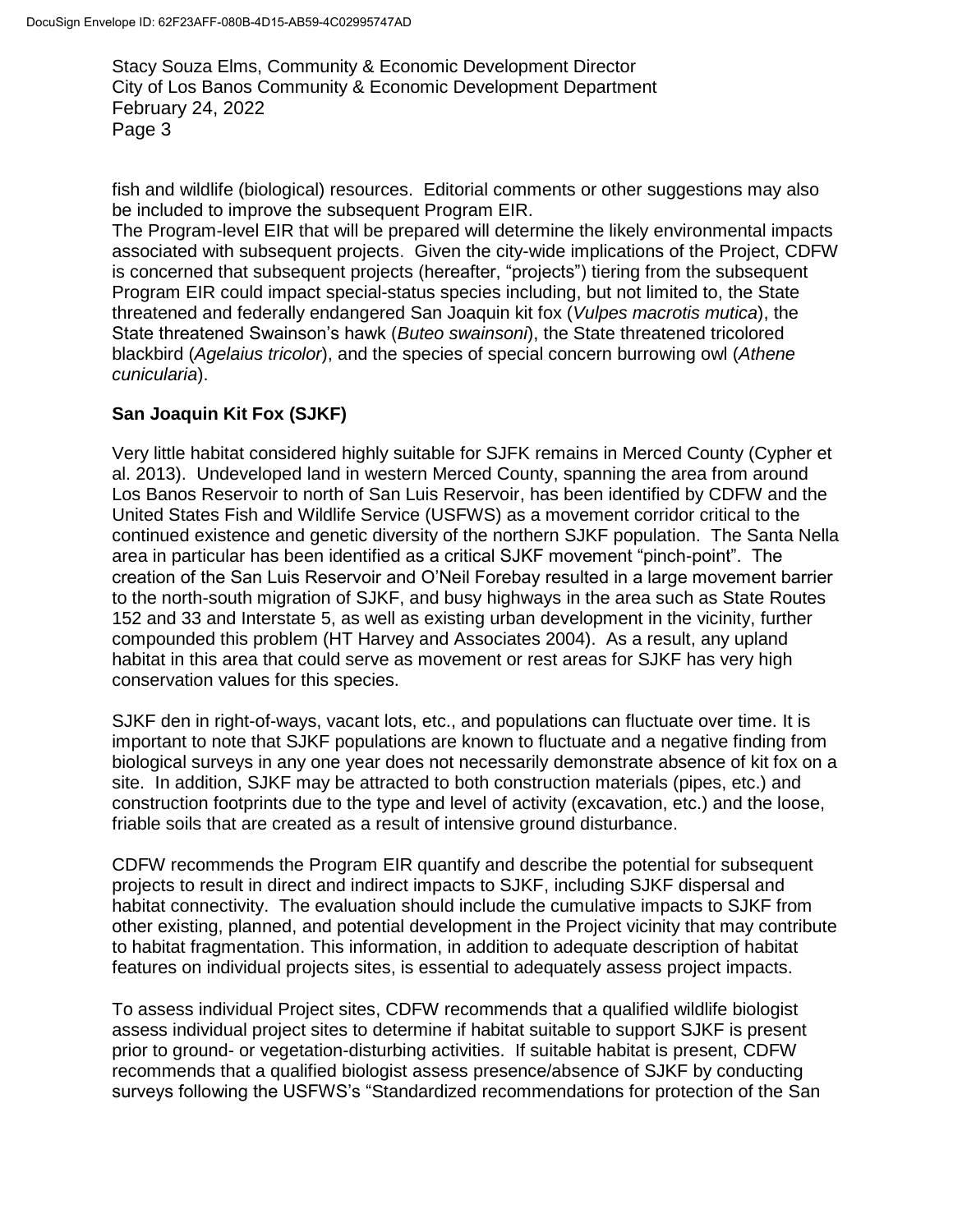Joaquin kit fox prior to or during ground disturbance" (2011) and implementing nodisturbance buffers around den sites, as described in the USFWS document. SJKF detection warrants consultation with CDFW to discuss how to avoid take, or if avoidance is not feasible, to acquire an ITP prior to ground-disturbing activities, pursuant to Fish and Game Code section 2081 subdivision (b).

#### **Swainson's Hawk (SWHA)**

Projects tiering from the Program EIR have the potential to impact SWHA. Without appropriate avoidance and minimization measures for SWHA, potential significant impacts that may result from subsequent project activities include nest abandonment, reduced nesting success (loss or reduced health or vigor of eggs or young), and loss of foraging habitat.

To avoid impacts to nesting SWHA, CDFW recommends that subsequent project's grounddisturbing activities be timed to avoid the normal bird breeding season (February 1 through September 15). However, if ground-disturbing activities must take place during that time, CDFW recommends that a qualified wildlife biologist determine if suitable habitat is present on or adjacent to individual project sites. If suitable habitat is present, CDFW recommends a qualified wildlife biologist conduct surveys following the survey methods developed by the Swainson's Hawk Technical Advisory Committee (SWHA TAC 2000) prior to project implementation. If active nests are detected, CDFW recommends a minimum nodisturbance buffer of 0.5-mile be delineated around them until the breeding season has ended or until a qualified biologist has determined that the birds have fledged and are no longer reliant upon the nest or parental care for survival. If an active SWHA nest is detected during surveys and a 0.5-mile buffer is not feasible, consultation with CDFW is warranted to discuss how to implement the project and avoid take. If take cannot be avoided, take authorization through the acquisition of an ITP, pursuant to Fish and Game Code section 2081 subdivision (b) is necessary to comply with CESA.

If known SWHA nest trees will be removed as part of Project activities, CDFW recommends that the removal of known SWHA nest trees, even outside of the nesting season, be replaced with an appropriate native tree species planting at a ratio of 3:1 at or near the Project area or in another area that will be protected in perpetuity. This mitigation would offset the impacts of nesting habitat loss.

SWHA will forage in mixed agricultural lands that support irrigated hay crops (e.g., alfalfa), as well as dryland pasture, grassy ruderal lots, and some irrigated crops. To reduce impacts to SWHA foraging habitat to less than significant, CDFW recommends compensation of its loss as described in the Staff Report Regarding Mitigation for Impacts to Swainson's Hawks (CDFG 1994). Specifically, the Staff Report recommends that mitigation for foraging habitat loss occur within a minimum distance of 10 miles from known nest sites using the following criteria:

 For projects within 1 mile of an active nest tree, a minimum of one acre of habitat management (HM) land for each acre of development is advised.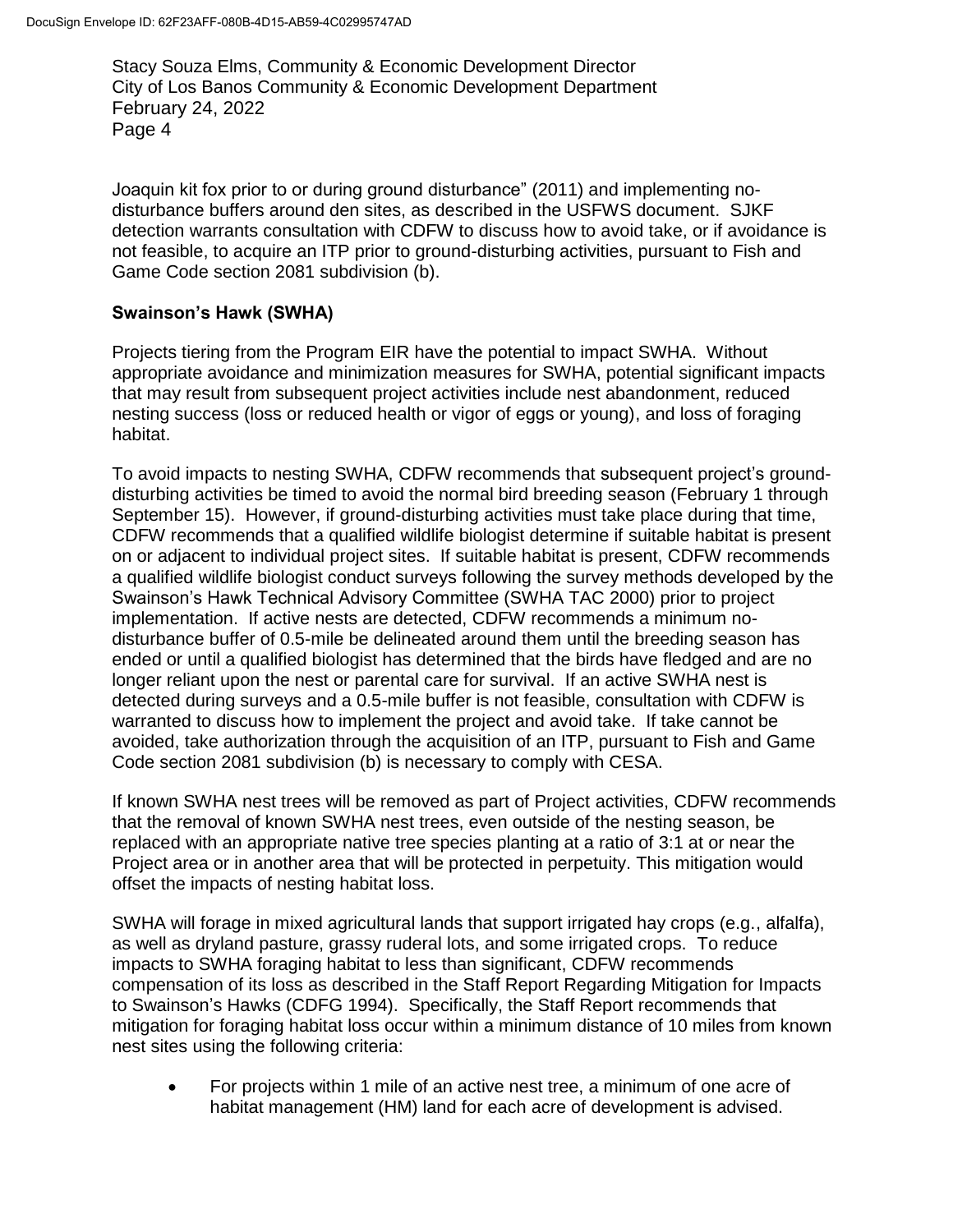- For projects within 5 miles of an active nest tree but greater than 1 mile, a minimum of 0.75 acres of HM land for each acre of development is advised.
- For projects within 10 miles of an active nest tree but greater than 5 miles from an active nest tree, a minimum of 0.5 acres of HM land for each acre of development is advised.

# **Tricolored Blackbird (TRBL)**

TRBL are known to nest in alfalfa, wheat, and other low agricultural crop fields. TRBL aggregate and nest colonially, forming colonies of up to 100,000 nests (Meese et al. 2014). Approximately 86% of the global population is found in the San Joaquin Valley (Kelsey 2008, Weintraub et al. 2016). Increasingly, TRBL are forming larger colonies that contain progressively larger proportions of the species' total population (Kelsey 2008). In 2008, for example, 55% of the species' global population nested in only two colonies, which were located in silage fields (Kelsey 2008). In 2017, approximately 30,000 TRBL were distributed among only 16 colonies in Merced County (Meese 2017). Nesting can occur synchronously, with all eggs laid within one week (Orians 1961). For these reasons, depending on timing, disturbance to nesting colonies can cause abandonment, significantly impacting TRBL populations (Meese et al. 2014).

Without appropriate avoidance and minimization measures for TRBL, potential significant impacts of projects tiering from the Program EIR include nest and/or colony abandonment, reduced reproductive success, and reduced health and vigor of eggs and/or young. CDFW recommends that project ground-disturbing activities be timed to avoid the normal bird breeding season (February 1 through September 15). However, if ground-disturbing activities must take place during that time, CDFW recommends that a qualified wildlife biologist determine if suitable habitat is present on or adjacent to individual project sites. If suitable habitat is present, CDFW recommends a qualified wildlife biologist conduct surveys for nesting TRBL no more than 10 days prior to the start of ground-disturbing activities. If an active TRBL nesting colony is found during pre-activity surveys, CDFW recommends implementation of a minimum 300-foot no-disturbance buffer around the colony in accordance with CDFW's "*Staff Guidance Regarding Avoidance of Impacts to Tricolored Blackbird Breeding Colonies on Agricultural Fields in 2015*" (CDFW 2015). CDFW advises that this buffer remain in place until the breeding season has ended or until a qualified biologist has determined that nesting has ceased, the birds have fledged, and are no longer reliant upon the colony or parental care for survival. It is important to note that TRBL colonies can expand over time. For this reason, CDFW recommends conducting additional pre-activity surveys within 10 days prior of project initiation to reassess the colony's areal extent. If a TRBL nesting colony is detected during surveys, consultation with CDFW is warranted to discuss how to implement the project and avoid take, or if avoidance is not feasible, to acquire an ITP, pursuant to Fish and Game Code section 2081 subdivision (b), prior to any ground-disturbing activities.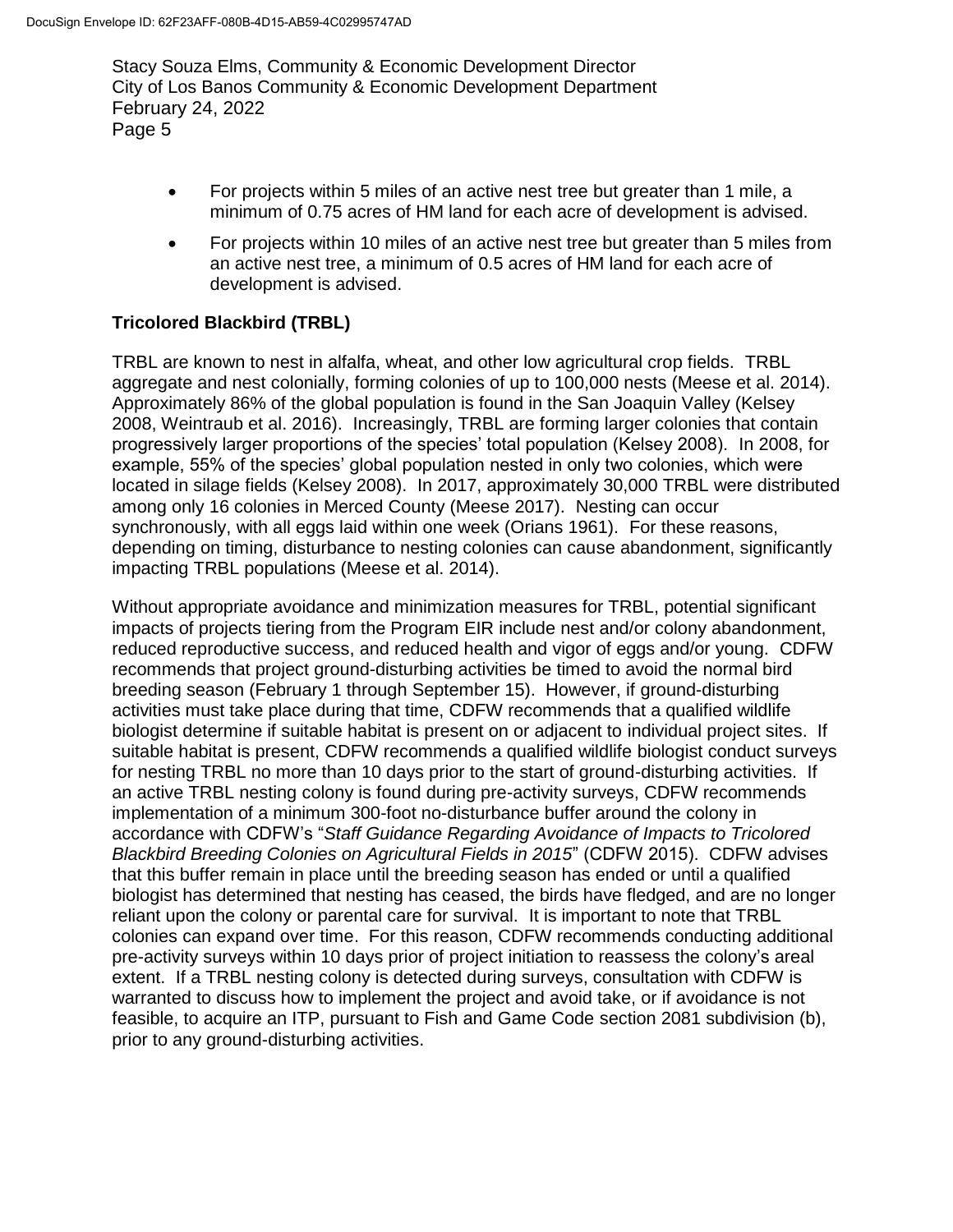## **Burrowing Owl (BUOW)**

BUOW use small mammal burrows for nesting and cover. Dispersing juveniles, migrants, transients, or new colonizers may occur in the Project site year-round. Therefore, project activities could impact this species. CDFW recommends that a qualified biologist conduct a habitat assessment in advance of project implementation, to determine if individual project sites or their immediate vicinity contain suitable habitat for BUOW. If suitable habitat is present, CDFW recommends that a qualified biologist determine if species-specific surveys are necessary to determine if BUOW may be impacted by project activities. CDFW recommends the survey methods described in the Staff Report on Burrowing Owl Mitigation (CDFG 2012) be followed before beginning ground disturbing activities. In the event that BUOW are found, CDFW's Staff Report on Burrowing Owl Mitigation (CDFG 2012) recommends that impacts to occupied burrows be avoided in accordance with the following table unless a qualified biologist verifies through non-invasive methods that either: 1) the birds have not begun egg laying and incubation; or 2) that juveniles from the occupied burrows are foraging independently and are capable of independent survival.

| Location      | Time of Year   | Level of Disturbance |       |       |
|---------------|----------------|----------------------|-------|-------|
|               |                | Low                  | Med   | High  |
| Nesting sites | April 1-Aug 15 | $200 \; \text{m}^*$  | 500 m | 500 m |
| Nesting sites | Aug 16-Oct 15  | 200 m                | 200 m | 500 m |
| Nesting sites | Oct 16-Mar 31  | 50 m                 | 100 m | 500 m |

 $*$  meters  $(m)$ 

## **Editorial Comments and Suggestions**

## **Nesting birds**

CDFW encourages project activities occur during the bird non-nesting season; however, if ground-disturbing or vegetation-disturbing activities must occur during the breeding season (February through mid-September), individual project proponents are responsible for ensuring that implementation of a project does not result in violation of the Migratory Bird Treaty Act or relevant Fish and Game Codes as referenced above.

To evaluate project-related impacts on nesting birds, CDFW recommends that a qualified wildlife biologist conduct pre-activity surveys for active nests no more than 10 days prior to the start of ground or vegetation disturbance to maximize the probability that nests that could potentially be impacted are detected. CDFW also recommends that surveys cover a sufficient area around individual project sites to identify nests and determine their status. A sufficient area means any area potentially affected by a project. In addition to direct impacts (i.e. nest destruction), noise, vibration, and movement of workers or equipment could also affect nests. Prior to initiation of project ground-disturbing activities, CDFW recommends that a qualified biologist conduct a survey to establish a behavioral baseline of all identified nests. Once ground-disturbing activities begin, CDFW recommends having a qualified biologist continuously monitor nests to detect behavioral changes resulting from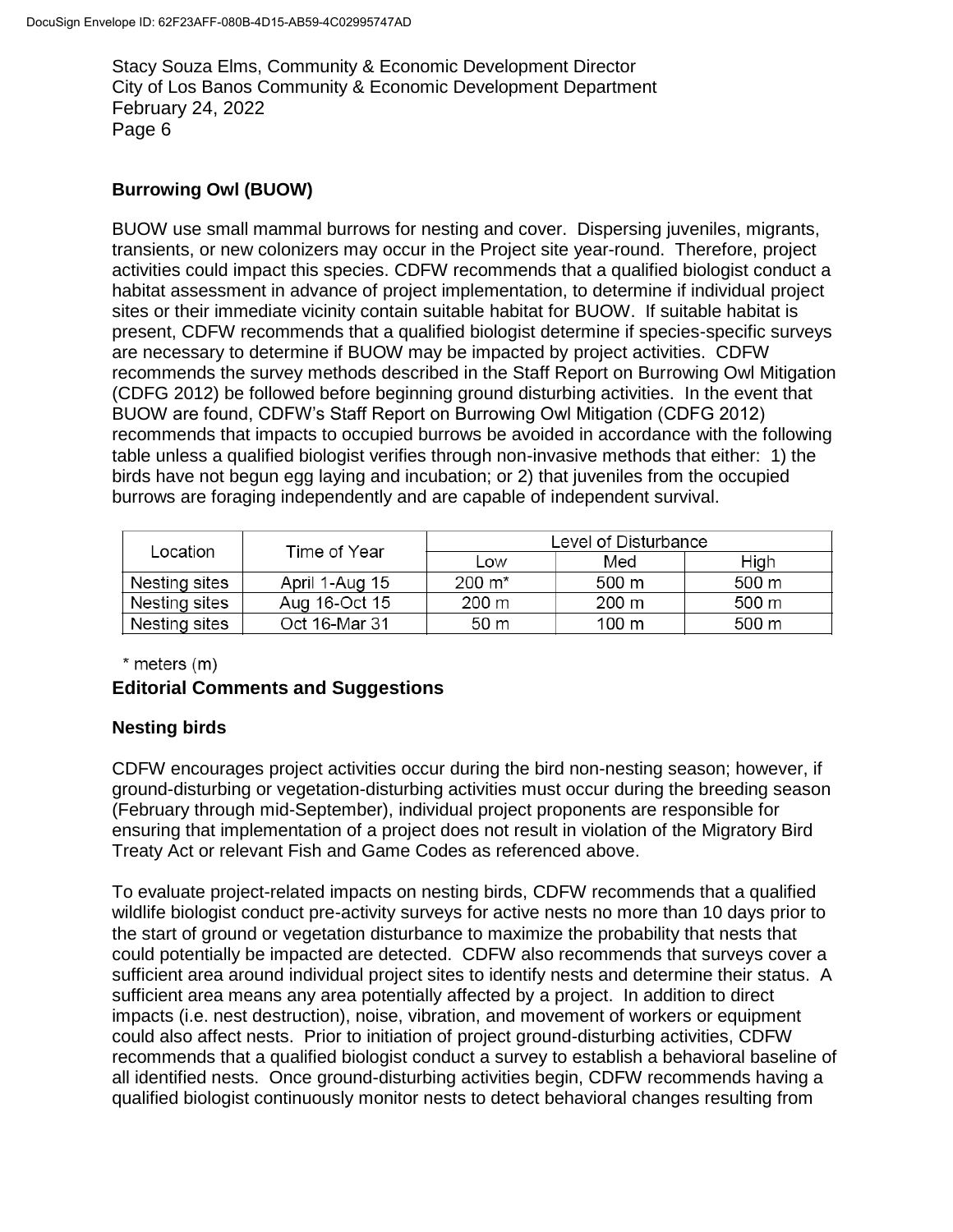the project. If behavioral changes occur, CDFW recommends halting the work causing that change and consulting with CDFW for additional avoidance and minimization measures.

If continuous monitoring of identified nests by a qualified wildlife biologist is not feasible, CDFW recommends a minimum no-disturbance buffer of 250 feet around active nests of non-listed bird species and a 500-foot no-disturbance buffer around active nests of nonlisted raptors. These buffers are advised to remain in place until the breeding season has ended or until a qualified biologist has determined that the birds have fledged and are no longer reliant upon the nest or on-site parental care for survival. Variance from these nodisturbance buffers is possible when there is compelling biological or ecological reason to do so, such as when the construction area would be concealed from a nest site by topography. CDFW recommends that a qualified wildlife biologist advise and support any variance from these buffers and notify CDFW in advance of implementing a variance.

**Lake and Streambed Alteration:** Projects tiering from the Program EIR may involve activities that have the potential to impact streams within the Project site and may be subject to CDFW's regulatory authority pursuant Fish and Game Code section 1600 et seq. Fish and Game Code section 1600 et seq. requires an entity to notify CDFW prior to commencing any activity that may (a) substantially divert or obstruct the natural flow of any river, stream, or lake; (b) substantially change or use any material from the bed, bank, or channel of any river, stream, or lake (including the removal of riparian vegetation); or (c) deposit debris, waste or other materials that could pass into any river, stream, or lake. "Any river, stream, or lake" includes those that are ephemeral or intermittent as well as those that are perennial. CDFW is required to comply with CEQA in the issuance of a Lake or Streambed Alteration Agreement. For additional information on notification requirements, please contact our staff in the LSA Program at (559) 243-4593.

## **Federally Listed Species**

CDFW recommends consulting with the USFWS on potential impacts to federally listed species including, but not limited to SJKF. Take under the Federal Endangered Species Act (FESA) is more broadly defined than CESA; take under FESA also includes significant habitat modification or degradation that could result in death or injury to a listed species by interfering with essential behavioral patterns such as breeding, foraging, or nesting. Consultation with the USFWS in order to comply with FESA is advised well in advance of any ground disturbing activities.

## **ENVIRONMENTAL DATA**

CEQA requires that information developed in environmental impact reports and negative declarations be incorporated into a database which may be used to make subsequent or supplemental environmental determinations (Pub. Resources Code, § 21003, subd. (e)). Accordingly, please report any special-status species and natural communities detected during project surveys to CNDDB. The CNDDB field survey form can be found at the following link: [https://www.wildlife.ca.gov/Data/CNDDB/Submitting-Data.](https://www.wildlife.ca.gov/Data/CNDDB/Submitting-Data) The completed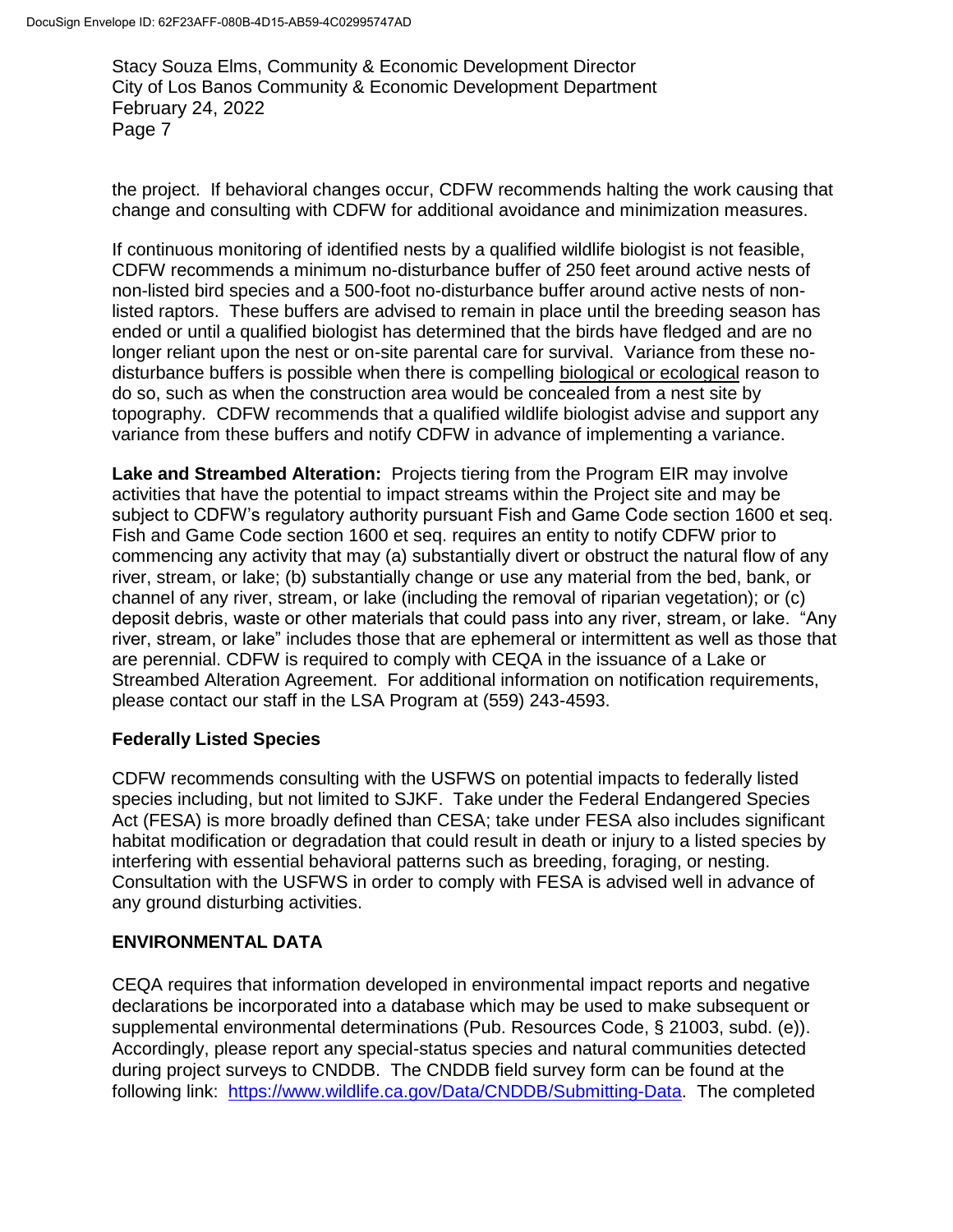form can be mailed electronically to CNDDB at the following email address: [CNDDB@wildlife.ca.gov.](mailto:CNDDB@wildlife.ca.gov) The types of information reported to CNDDB can be found at the following link: [https://www.wildlife.ca.gov/Data/CNDDB/Plants-and-Animals.](https://www.wildlife.ca.gov/Data/CNDDB/Plants-and-Animals)

## **FILING FEES**

If it is determined that the Project has the potential to impact biological resources, an assessment of filing fees will be necessary. Fees are payable upon filing of the Notice of Determination by the Lead Agency and serve to help defray the cost of environmental review by CDFW. Payment of the fee is required in order for the underlying project approval to be operative, vested, and final (Cal. Code Regs, tit. 14, § 753.5; Fish & G. Code, § 711.4; Pub. Resources Code, § 21089).

CDFW appreciates the opportunity to comment on the Project to assist the City of Los Banos Community & Economic Development Department in identifying and mitigating the Project's impacts on biological resources.

More information on survey and monitoring protocols for sensitive species can be found at CDFW's website (https://www.wildlife.ca.gov/Conservation/Survey-Protocols). If you have any questions, please contact Jim Vang, Environmental Scientist, at the address provided on this letterhead, by telephone at (559) 580-3203, or by electronic mail at Jim.Vang@wildlife.ca.gov.

Sincerely,

DocuSigned by: Julie Vance

**LABSFOSFEO8945A...**<br>Julie A. Vance Regional Manager

Attachment 1

ec: R4 LSA [R4LSA@wildlife.ca.gov](mailto:R4LSA@wildlife.ca.gov)

> Patricia Cole, USFWS [patricia\\_cole@fws.gov](mailto:patricia_cole@fws.gov)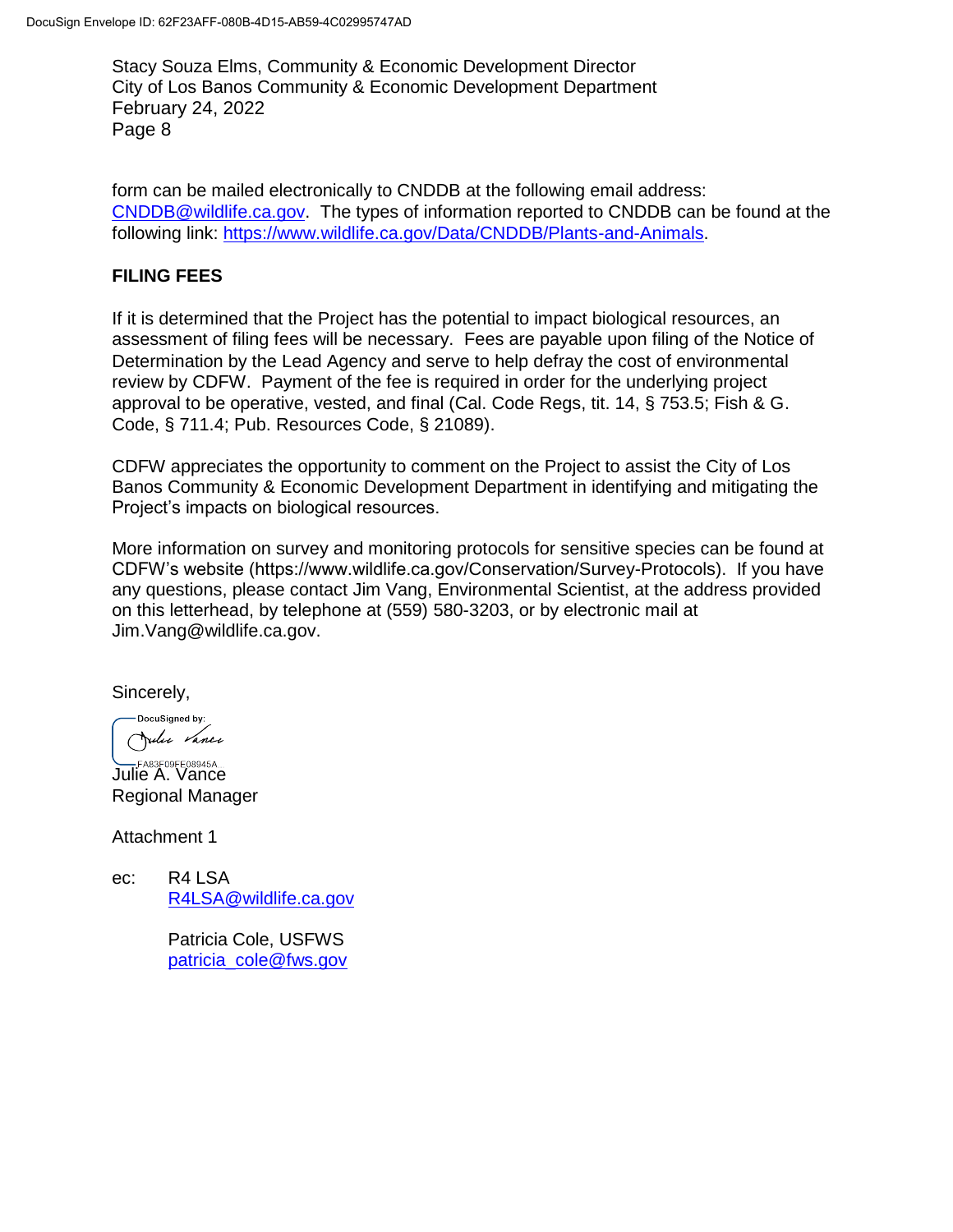#### **LITERATURE CITED**

- California Department of Fish and Game (CDFG). 1994. Staff Report Regarding Mitigation for Impacts to Swainson's Hawks (*Buteo Swainsoni*) in the Central Valley of California. California Department of Fish and Game.
- CDFG. 2012. Staff Report on Burrowing Owl Mitigation. California Department of Fish and Game.
- California Department of Fish and Wildlife (CDFW). 2015. Staff Guidance Regarding Avoidance of Impacts to Tricolored Blackbird Breeding Colonies on Agricultural Fields in 2015. March 19, 2015.
- Cypher, B. L., S. E. Phillips, P. A. Kelly. 2013. Quantity and distribution of suitable habitat for endangered San Joaquin kit foxes: conservation implications. Canid Biology and Conservation 16(7): 25–31.
- H.T. Harvey and Associates. 2004. Habitat Conservation Plan for the San Joaquin kit fox at the Arnaudo Brothers, Wathen-Castanos, and River East Holdings sites within, and adjacent to, the Santa Nella Community Specific Plan area. Prepared for Wathen Castanos, Arnaudo Brothers, and River East Holdings June 14, 2004.
- Kelsey, R. 2008. Results of the tricolored blackbird 2008 census. Report submitted to U.S. Fish and Wildlife Service, Portland, OR, USA.
- Meese, R. J., E.C. Beedy, and W.J. Hamilton, III. 2014. Tricolored blackbird (Agelaius tricolor), The Birds of North America (P. G. Rodewald, Ed.). Ithaca: Cornell Lab of Ornithology; Retrieved from the Birds of North America: https://birdsnaorg.bnaproxy.birds.cornell.edu/Species-Account/bna/species/tribla.
- Meese, R.J. 2017. Results of the 2017 Tricolored Blackbird Statewide Survey. California Department of Fish and Wildlife, Wildlife Branch, Nongame Wildlife Program Report 2017-04, Sacramento, CA. 27 pp. + appendices.
- Orians, G.H. 1961. The ecology of blackbird (*Agelaius*) social systems. Ecol. Monogr. 31:285-312.
- Swainson's Hawk Technical Advisory Committee (SWHA TAC). 2000. Recommended Timing and Methodology for Swainson's Hawk Nesting Surveys in California's Central Valley. Swainson's Hawk Technical Advisory Committee, May 31, 2000.
- USFWS. 2011. Standard Recommendations for the Protection of the San Joaquin Kit Fox Prior to or During Ground Disturbance. United States Fish and Wildlife Service, January 2011.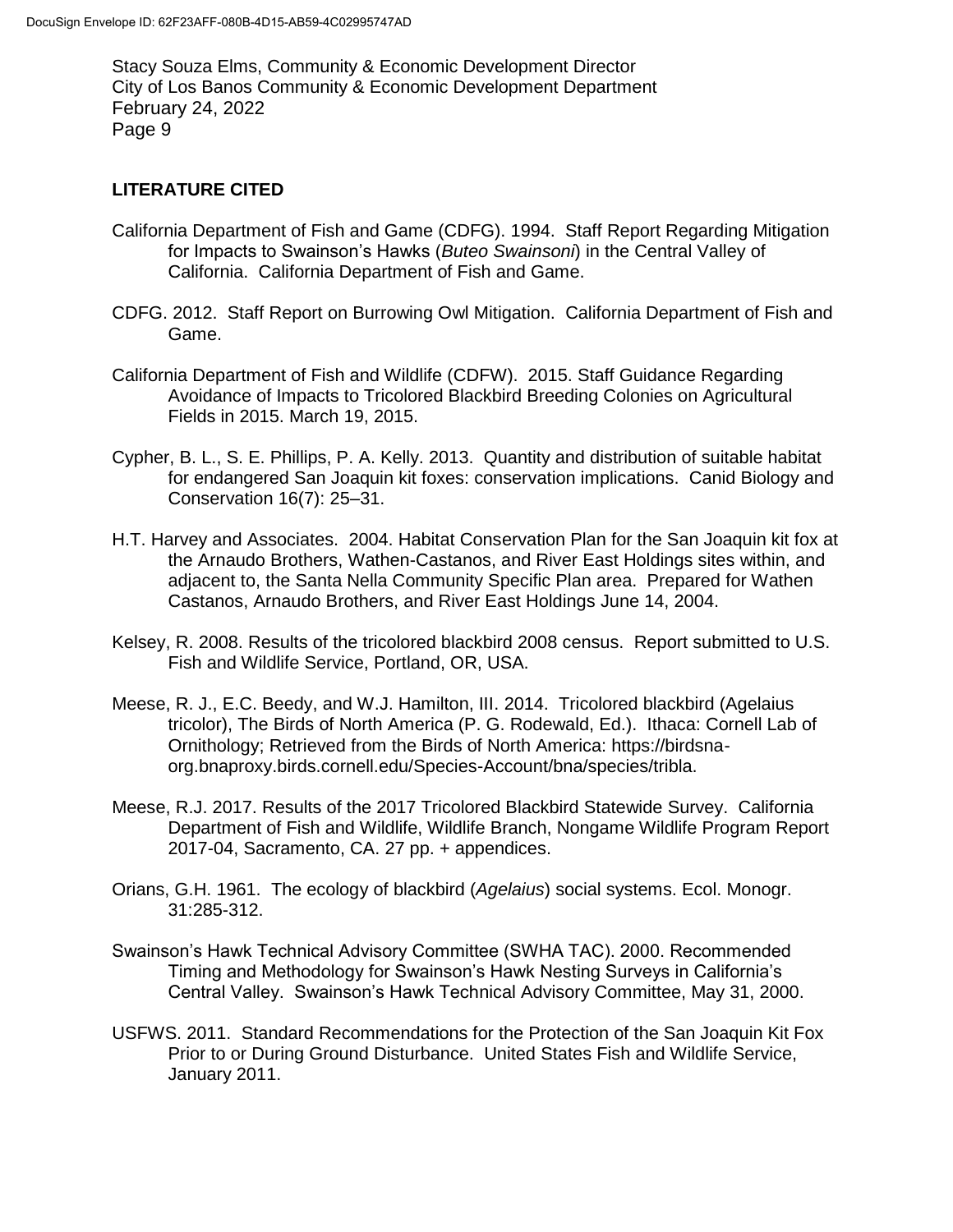Weintraub, K., T.L. George, and S.J. Dinsmore. 2016. Nest survival of tricolored blackbirds in California's Central Valley. The Condor 118(4): 850–861.